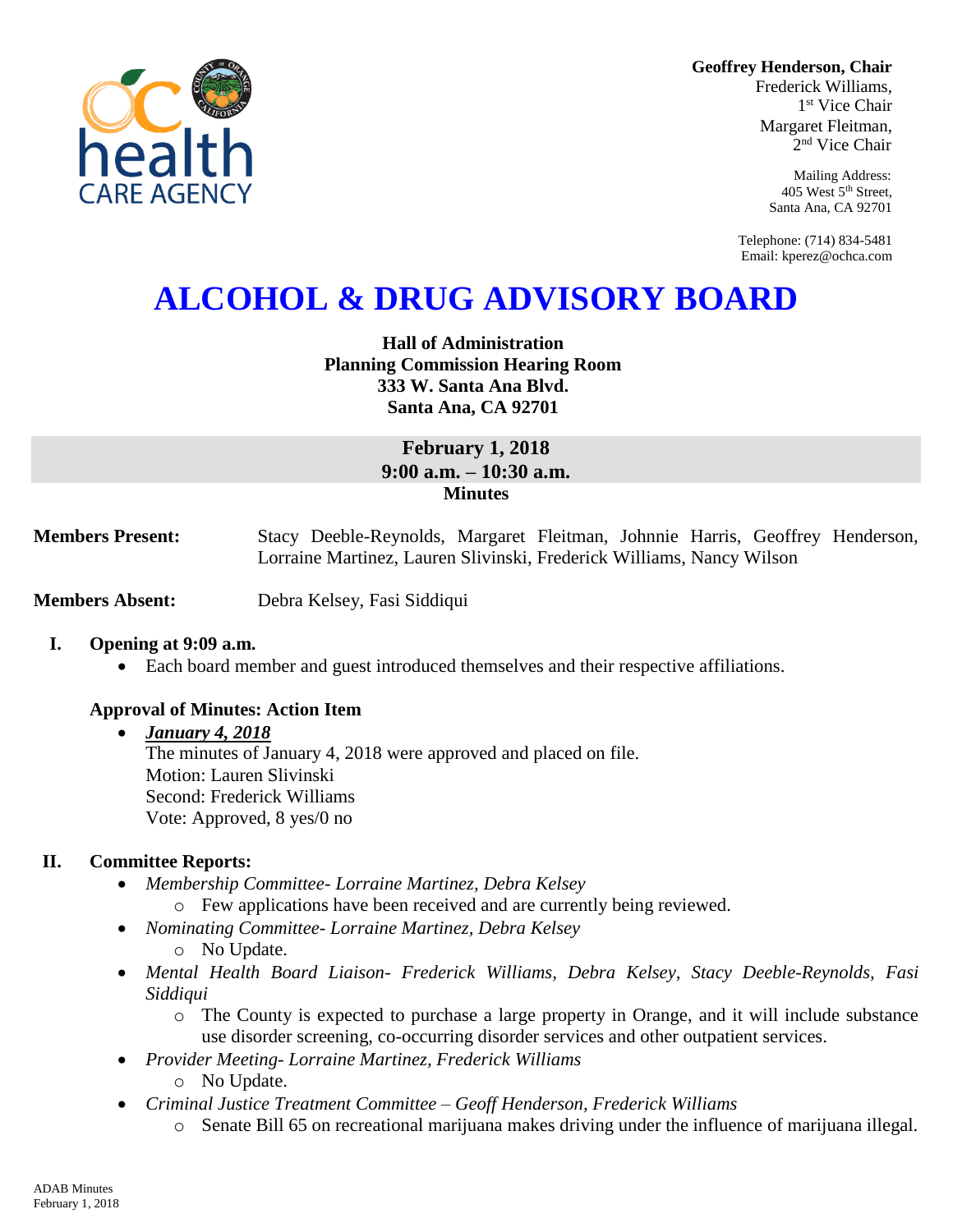- *Community Forum Planning Committee– Geoff Henderson, Lorraine Martinez, Debra Kelsey, Margaret Fleitman, Lauren Slivinski* o N/A
- Community Collaborative Committee:
	- o *Drug Prevention Coalition: Margaret Fleitman*
		- Meets in Mission Viejo every  $3<sup>rd</sup>$  Wednesday of the month. At the last meeting, there was a presentation from HCA regarding the impact of marijuana legalization. The city of Mission Viejo is hosting an event at the Mission Viejo Christian Church on February 28, called Let's Talk Cannabis. Flyer for this event will be shared.
	- o *Orange County RX & OTC Coalition: Margaret Fleitman*
		- At the last meeting, a pharmacist from Ralph's pharmacy came and talked about accessing and using Naloxone. There used to be a \$25 fee for training on usage, but it is currently waived.
	- o *Orange County Substance Abuse Prevention Network (OCSAPN): Stacy Deeble-Reynolds*
		- Meets  $4<sup>th</sup>$  Friday of the month at OCDE. Conversations have been taking place in-house regarding a training that took place for collective impact.
	- o *Mental Health Services ACT (MHSA) Steering Committee: Lorraine Martinez, Stacy Deeble-Reynolds, Frederick Williams, Fasi Siddiqui*
		- There was discussion for allocation of funds for a new Innovation Project which would be a partnership with Los Angeles and Kern Counties. It is a phone app that would provide support and information to the user with mental health needs. Orange County would have unique components to its app.

# **III. Old Business:**

• Opioid Forum- Approximately 200 people attended the recent Opioid Forum, which was more than anticipated. Results of the prior surveys were presented, a data presentation on overdoses and deaths, as well as where we are in the process of developing a strategic plan. Public comment was provided by those in attendance in the areas of prevention, treatment, recovery support and harm reduction. A point was made regarding what to do when inaccurate information is shared, and what is the appropriate way to provide the accurate information. This event also allowed for gathering of public and private sector agencies/providers to come together and have a healthy dialogue, which does not happen often.

# **IV. New Business:**

 Geoff Henderson reminded everyone to review the goals and plans that the board came up with during the retreat. 1) Being more active in providing advice and recommendations to the Board of Supervisors (BOS), 2) Support Drug Medi-Cal ODS Plan for BOS approval and help develop Opioid Strategic Plan, 3) Increase communication/discussion amongst ADAB members, 4) Increase communication with the public. In addition, a discussion took place regarding drafting of a letter of support for Drug-Medi-Cal Plan by ADAB members in support of the plan as it will be going to the BOS.

# **V. BHS Update:**

*Mitch Cherness-* Addiction Recovery Collaborative could be a great source for collaboration and to receive recommendations from for ADAB. There are currently 195 people on our residential waitlist. We are working with our Co-Occurring Residential treatment provider, which was approved by the BOS few months ago. Services should be starting in a few months if things go as planned. We are reopening the residential treatment RFA on bidsync, and the residential detox (social model detox) is already on bidsync. Regarding Drug Medi-Cal, we have 4 residential treatment providers that are Drug Medi-Cal certified at this time. We have 1 adolescent program and no social model detox currently. We have 7 outpatient programs that have been certified, of which 5 will move forward. We have number of providers who submitted to the State to become certified, and there are will be more providers that will join in the future. We have at least 6 residential treatment providers and 3 detox providers who are considering applying for